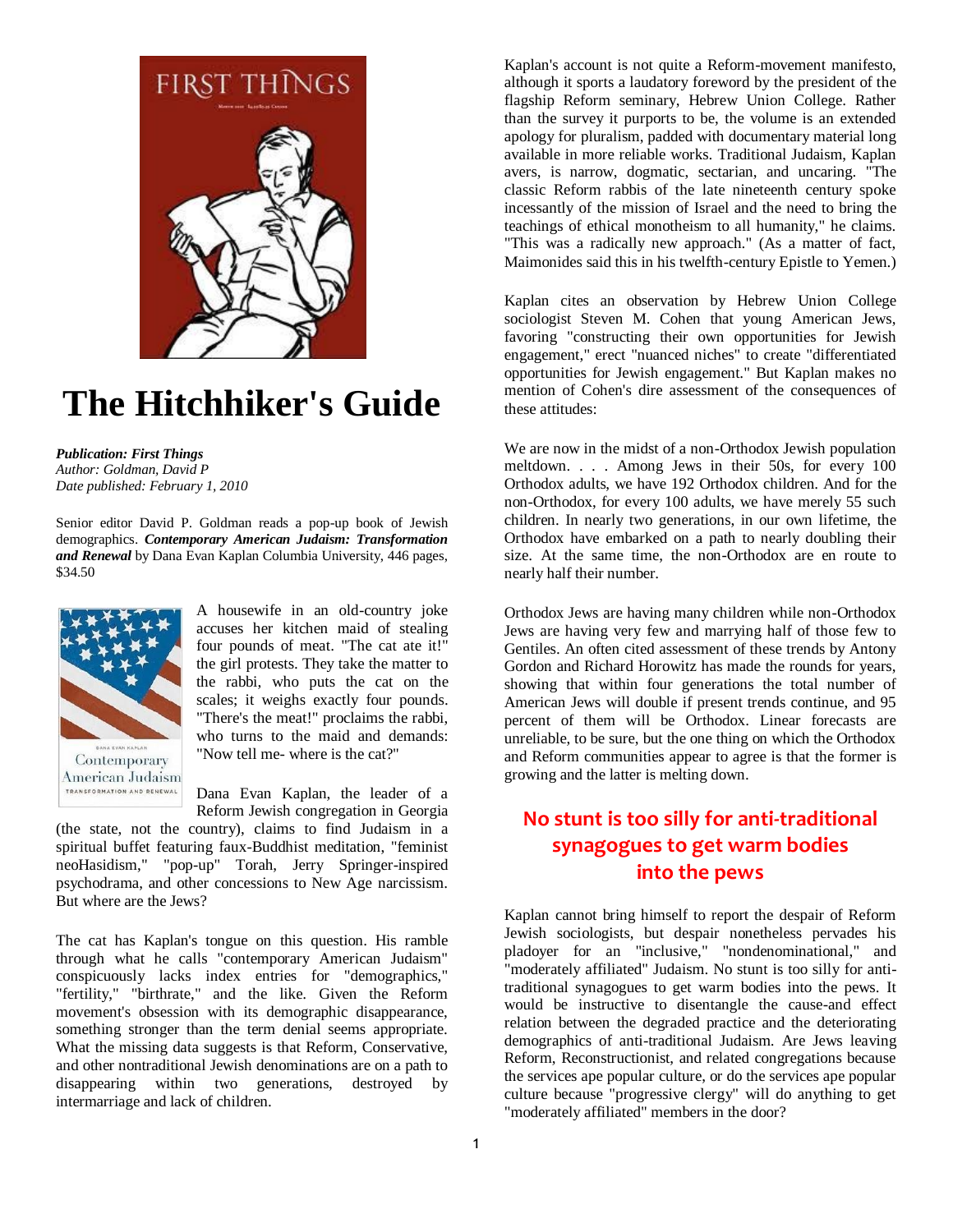That is not a trivial question, for some of the Jews who are disappearing from the ranks of these progressive movements return to traditional Judaism. Kaplan mentions Chabad's often successful efforts to bring Jews back to observance, but he consigns the movement to a chapter on "the popularization of Jewish mystical outreach," right next to the Kabbalah Centers. On the contrary: What young Jews encounter at Chabad services, for all the movement's idiosyncrasies, is the normative Judaism that Kaplan insists cannot be defined.

One item that might have run credibly in *The Onion* involves remodeling the synagogue service around the psychodrama techniques pioneered by Jerry Springer, "the son of Holocaust survivors," as Kaplan respectfully observes. The sort of Jew whom Kaplan addresses has no use for "long, boring reading of a text in a foreign language"- otherwise known as the practice of hearing the Pentateuch in Hebrew in the course of the liturgical year.

One creative response to this problem was to dramaticize [sic] the Torah portion of the week. Peter Pitzele pioneered a methodology of psychodrama called Bibliodrama that draws on the individual's own experiences to act out family stories from the Bible. "The search for a credible spirituality began for me as a solitary quest. It began in response to a few scattered moments of transcendent, almost hallucinatory, insight that had moved and troubled me as a young man." Pitzele tried a variety of religious programs and disciplines, including both Christian and Eastern spiritual approaches.

### **To reject the possibility of a normative Judaism is both ahistorical and disingenuous**

Pitzele calls his method "pop-up Torah." An accompanying photograph shows Pitzele holding up a pop-up mask of Joseph, which he uses as a prop for synagogue psychodrama. A Jewish Dickens would be hard put to invent a name that better symbolizes the condition of Reform Judaism: "Pitzele" is a Yiddish diminutive meaning "a very small putz."

#### Kaplan enthuses:

Theoreticians have long spoken about the therapeutic culture of narcissism in the United States. Television talk show hosts such as Jerry Springer . . . had made fortunes bringing people into a forum where they could express their innermost feelings…While much of the spectacle was a crass distraction...the underlying psychological need was very real. Synagogues had historically done virtually nothing to tap into the enormous emotional need that Americans felt to talk about themselves…Psychodrama was a way for the congregation to witness emotional scenes being acted out and make the ancient story of Judaism come alive.

A variant of pop-up Torah is Storahtelling, which Kaplan calls "one of the hottest Jewish educational programs." He reports: "Founder Amichai Lau Lavie explains that it is part psychodrama and part psychotherapy, with the Storahtelling staff using the stories of the Torah to engage worshippers. 'We use edu-tainment. We make them laugh. It's 95 percent humor, culture, radical fun and 5 percent meaning.'"

What does one say to a self-styled rabbi who redesigns the Torah service around narcissism? The Torah bans graven images to prevent people from worshiping themselves. Kaplan makes a virtue out of what God summoned the people Israel to oppose. When does this stop being Judaism?

Never, if self-identified Jews called it Judaism, says Kaplan. He denounces those who "believe that it is . . . possible to speak of 'normative Judaism,' which posits that there is one long unbroken chain of tradition . . . transmitted from generation to generation." In fact, he argues, "the reality of Jewish diversity" includes "new Jewish philosophies and approaches developed over the last two hundred years" that "denied that the Jews were God's chosen people, rejected the obligatory nature of Jewish law, and, in a few cases, abandoned the belief in God entirely."

To be called "Judaism," says Kaplan, "the belief or behavior needs to be expressed or performed by Jews and/or in the name of Judaism. Their actions need to have a religious motivation, which I understand to include a belief in God, in whichever ways God is understood." To argue that such a thing as "normative" Judaism exists, Kaplan adds, is "essentialism," the catch-all postmodern curse on anything that claims consistency and continuity.

For a thousand years, between the formulation of synagogue service in the ninth-century Babylonian academies and the emergence of the Reform movement in nineteenth-century Germany, few Jews would have had to ask what was "normative." There were small deviant movements: the Karaite fundamentalists, for example, who rejected rabbinic authority and insisted on taking the written Torah literally. Still, from late antiquity until the nineteenth century, a Yemeni Jew could daven comfortably at a synagogue in York, and a rabbinical court in Worms could issue a ruling binding on a merchant in Cairo.

Judaism meant something quite specific for nearly two millennia: For Jews in every corner of the Diaspora, the reading of the Torah relived the moment of revelation at Mount Sinai, and Torah study kept that moment alive in every generation. In thousands of synagogues scattered around the world, all Israel stood as one before God to receive the Torah. The synagogue service embodied the sacrificial service of the tabernacle in the wilderness, and the Sabbath table of every Jewish household re-created the Temple altar. Every Jew continued the eternal life of Abraham's family and lived in this world with a foretaste of the world to come. For this "beautiful inheritance" and "happy destiny," as the morning prayers intone, Jews flourished despite dispersion and persecution.